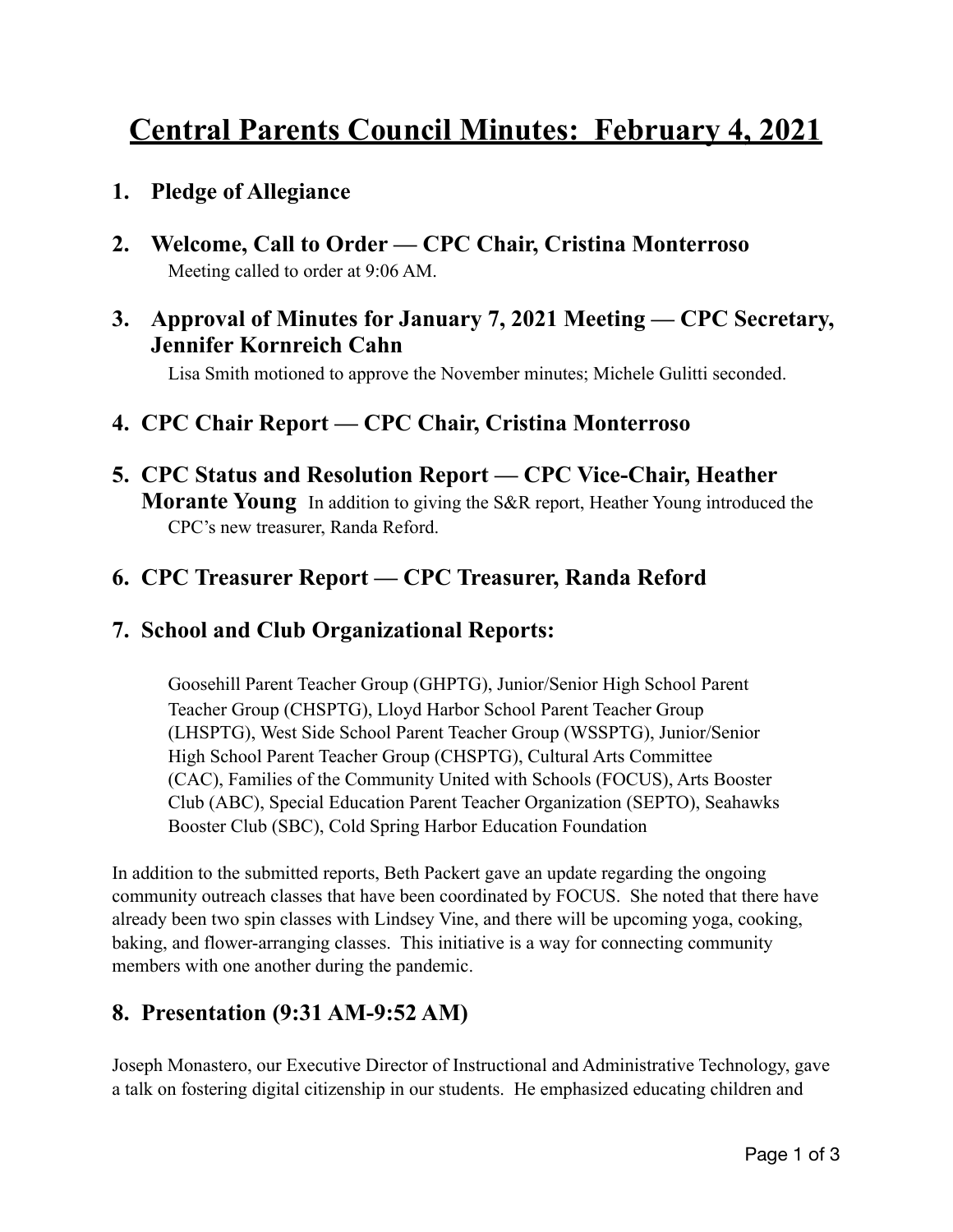teens about the need for empathy and strategic decision-making online as well as in real life. He noted that as early as kindergarten and first grade, our schools are teaching media balance and well-being. At the elementary school level, our children are introduced to the concepts of privacy and security on our devices; awareness of their digital footprints and identities; online relationships and communications; cyberbullying, digital drama, and hate speech; and news/ media literacy. These concepts are introduced in an age-appropriate way, and revisited through every grade. In the lower grades, these lessons are taught or discussed in tech and/or health classes, and sometimes they organically come up in the children's main classroom.

Someone asked Mr. Monastero whether they could watch The Social Dilemma with their child. Mr. Monastero and Ms. Campbell felt that the Netflix documentary would be appropriate for children in fifth grade or older.

Another parent asked whether there are tools to filter content on YouTube. Mr. Monastero said that all CSH district-controlled devices have filters already. For home, he recommended Circle with Disney to help filter content, as well as monitor and restrict time on your children's screen usage. He will make an in-depth presentation on parental monitoring and internet safety at the Lloyd Harbor PTG meeting on Thursday, 2/11 and at West Side School PTG TBA.

## **9. Parent Questions (9:53 AM - end of meeting)**

—When a parent inquired about updates in district COVID-19 safety protocols, Ms. Campbell noted that as of now, there have been no new developments regarding potential random-sampling testing in the schools, but our district still has lower infectivity rates than much of Suffolk. High-risk contact sports, including wrestling and basketball, have resumed in the CSH district. As per the Suffolk County DOH guidelines, student athletes do have to undergo weekly mandatory testing. (Even though the district straddles both Suffolk and Nassau counties, and the Nassau County DOH does not require mandatory weekly testing of athletes, the CSH district follows Suffolk County DOH guidelines.)

 —A few parents asked whether, now that the pandemic threatens new variants of the virus, the district can request that parents provide proof of PCR negative tests rather than rapid tests, as many medical professionals have posited that the rapid tests may give inaccurate results especially when the person being tested is asymptomatic. One parent, who is a medical doctor, said that there have been at least a handful of cases in school in which the rapid test came back negative before the PCR test came back showing COVID infection. The concern is that if parents rely on only rapid results, someone with an active infection could attend school and continue being a potential source of contagion. Conversely, the parent pointed out, rapid tests for student athletes may lead to false positives and potentially more quarantines than genuinely warranted. Ms. Campbell and Mr. Fenter explained that we have to abide by Department of Health guidelines, which says to accept rapid-test results as legitimate; they did not feel